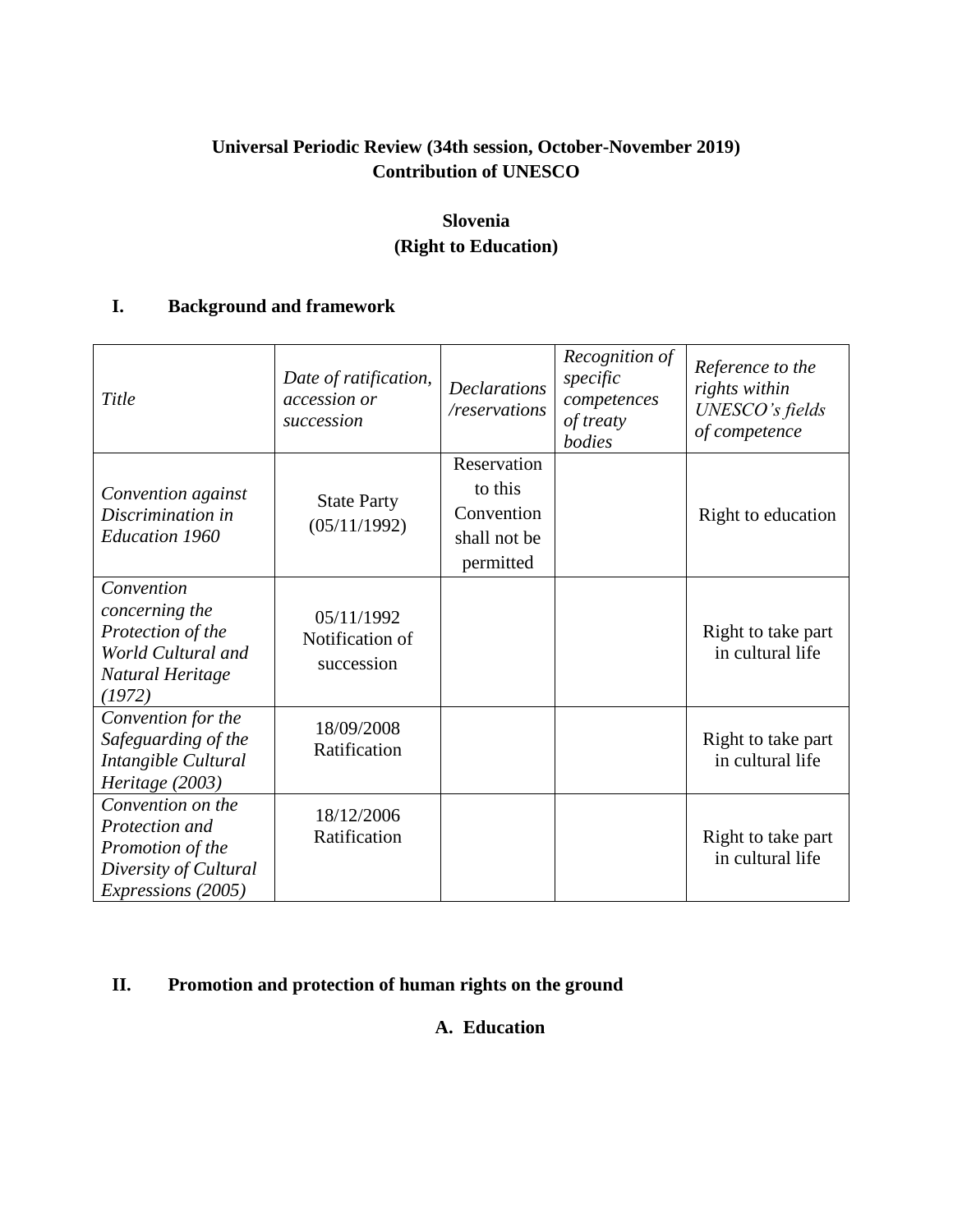1. The **1991 Constitution of the Republic of Slovenia<sup>1</sup>** guarantees the right to education. **Article 57** ensures freedom of education, compulsory primary education financed from public funds and specifies that the State shall create the opportunities for citizens to obtain a proper education. The Constitution also guarantees the right to education for disabled persons (**Article 52**). In addition, the principles of non-discrimination and equality before the law are enshrined in **Article 14**.

2. According to the 1996 Law on Organization and Financing of Education<sup>2</sup>, the objectives of the education system are notably to guarantee optimum development to individuals without discrimination and equal opportunities to socially deprived children and persons with special needs.

# **B. Freedom of opinion and expression**

## Constitutional and Legislative Framework:

3. Freedoms of expression and the press are protected under Article 39 of the Slovenian Constitution (1991).<sup>3</sup>

4. The press is further regulated under the Mass Media Act  $(2001)^4$  that provides the "right of correction" for anyone offended or insulted by information published in the media.

5. Audiovisual media outlets are further regulated under the Audio Visual Media Services Act  $(2011).5$ 

6. Defamation continues to be a criminal offence under Articles 160-161 of the Slovenian Penal Code, imposing a maximum penalty of one year in prison.<sup>6</sup> Under Articles 163-165, insults to the State, foreign countries or international organizations, Slovenia people and national communities are punishable by a fine or a jail term not exceeding one year.

7. Slovenia passed the Access to Public Information Act in 2003.

## Implementation of legislation:

8. The Agency for Communication Networks and Services of the Republic of Slovenia  $(AKOS)^7$  is an independent organization that regulates and supervises the electronic communications. The Agency issues broadcasting licenses after receiving the broadcaster's

 $\overline{\phantom{a}}$ <sup>1</sup><http://www.unesco.org/education/edurights/media/docs/8be6c0a02f7389032e70875a50a521f6ab30e1b8.pdf>

<sup>2</sup> <http://www.unesco.org/education/edurights/media/docs/a36b2378af3f193c33cdfc3eb7044b55d326c81e.pdf>

 $3$  http://www.wipo.int/wipolex/en/text.jsp?file id=180804

<sup>4</sup> [http://www.rtvslo.si/files/razno/mass\\_media\\_act.pdf](http://www.rtvslo.si/files/razno/mass_media_act.pdf)

<sup>5</sup> [http://wwwen.uni.lu/content/download/46784/536648/file/Slovenia\\_translation.pdf](http://wwwen.uni.lu/content/download/46784/536648/file/Slovenia_translation.pdf)

<sup>6</sup> 2012 amended version[: https://www.ilo.org/dyn/natlex/docs/ELECTRONIC/92890/108410/F945022980/SVN-2012-L-](https://www.ilo.org/dyn/natlex/docs/ELECTRONIC/92890/108410/F945022980/SVN-2012-L-92890.pdf)[92890.pdf](https://www.ilo.org/dyn/natlex/docs/ELECTRONIC/92890/108410/F945022980/SVN-2012-L-92890.pdf)

<sup>7</sup> <https://www.akos-rs.si/akos-ang>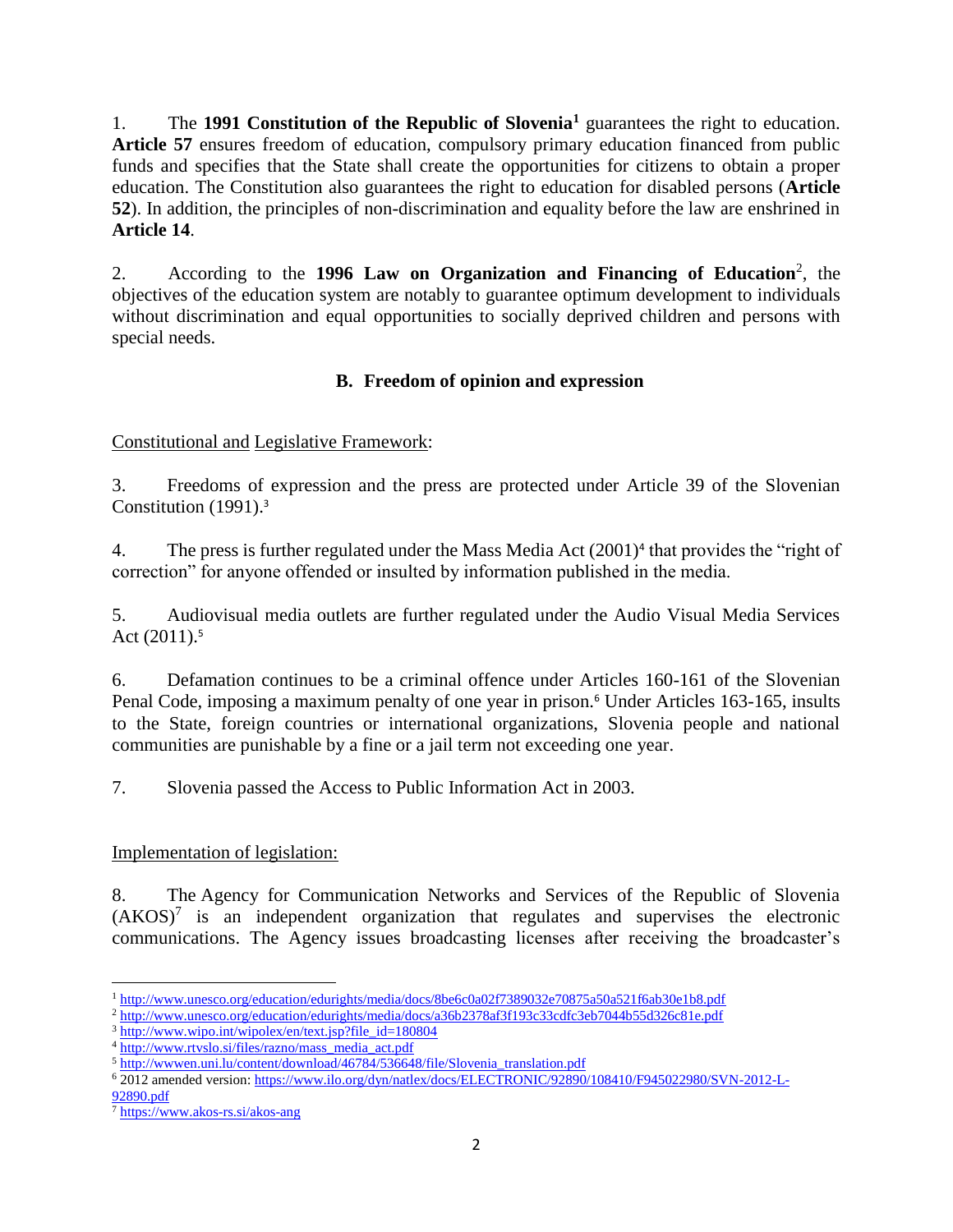application and a prior opinion from the Broadcasting Council.<sup>8</sup> The Council consists of seven members, appointed by the National Assembly on the basis of a public invitation.

## Safety of Journalists:

9. Since 2008, UNESCO recorded no killing of journalists in Slovenia.

#### **III. Review and specific recommendations**

## **A. Education**

10. A number of recommendations was addressed to Slovenia during the previous UPR cycle concerning: discrimination faced by Roma people in the enjoyment of their right to education and human rights education.

#### Discrimination faced by Roma people

- With regard to **early childhood care and education for Roma children**, Slovenia reported to the CEDAW Committee that since the adoption of an appendix to the pre-school curriculum for work with Roma children, several measures have been adopted. Nursery school units "with Roma children have a more favourable pupil-staff ratio, which also applies to primary-school classes attended by at least three Roma pupils; Roma culture is offered as one of the optional subjects; in the first grade of primary school, classes attended by Roma children are taught by two teachers; a primary school attended by Roma pupils may employ an additional teacher or social worker; if there are more than 45 Roma pupils, the school may employ two additional teaching staff members to provide teaching and other assistance". 9
- However, Roma children are rarely enrolled at preschool level. At primary and secondary level, the majority of Roma children are enrolled in classes for **children with special**  needs<sup>10</sup>. According to a 2012 study, the share of pupils with special needs in total compulsory education pupil population stood at 3%, with more than 60% of them in separate schools.<sup>11</sup> Lower school performance and higher school drop-out rate also are important challenges for the Roma community.<sup>12</sup>

Girls' and women's educational opportunities

 $\overline{a}$ 

<sup>8</sup> [https://www.srdf.si/en/about\\_the\\_council](https://www.srdf.si/en/about_the_council)

<sup>9</sup> Periodic report submitted by Slovenia to the CEDAW, 16 June 2014, CEDAW/C/SVN/5-6, para.78.

[https://tbinternet.ohchr.org/\\_layouts/treatybodyexternal/Download.aspx?symbolno=CEDAW%2fC%2fSVN%2f5-6&Lang=en](https://tbinternet.ohchr.org/_layouts/treatybodyexternal/Download.aspx?symbolno=CEDAW%2fC%2fSVN%2f5-6&Lang=en) <sup>10</sup> Concluding observations on the periodic report of Slovenia, CESCR, 15 December 2014, E/C.12/SVN/CO/2, para.27. [https://tbinternet.ohchr.org/\\_layouts/treatybodyexternal/Download.aspx?symbolno=E%2fC.12%2fSVN%2fCO%2f2&Lang=en](https://tbinternet.ohchr.org/_layouts/treatybodyexternal/Download.aspx?symbolno=E%2fC.12%2fSVN%2fCO%2f2&Lang=en) <sup>11</sup> UNESCO, Global Education Monitoring Report, 2016, *Education for people and planet: Creating sustainable futures for all*, p.266 <https://unesdoc.unesco.org/ark:/48223/pf0000245752>

<sup>12</sup> Concluding observations on the periodic report of Slovenia, CESCR, *op. cit.*, para.27.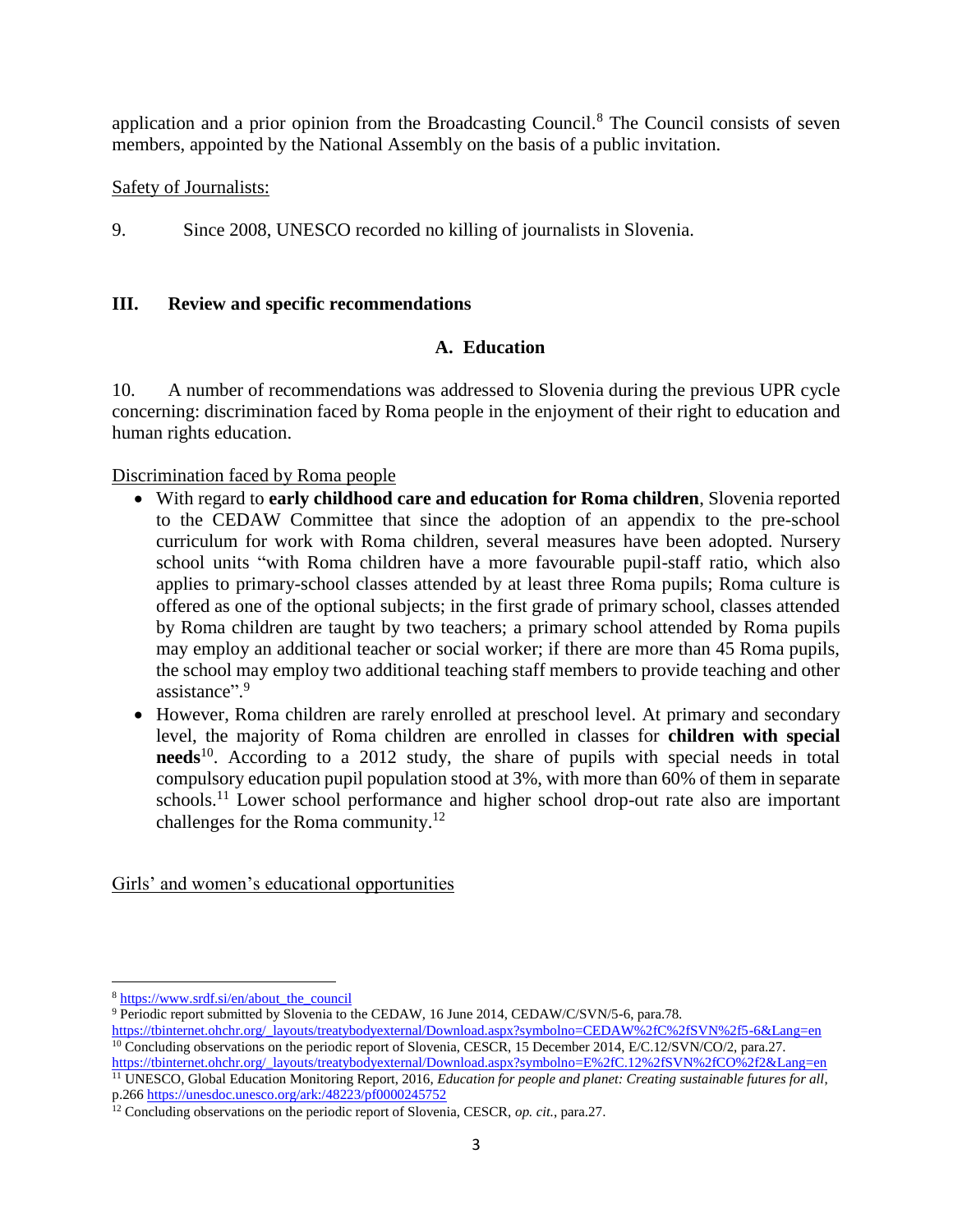- The CEDAW Committee highlighted **the persistent segregation of fields of study** at the tertiary level, with women being concentrated in traditionally female-dominated areas and underrepresented in the fields of mathematics, informatics, natural science and technology.<sup>13</sup>
- Indeed, ITU database's data reveals that far fewer women than men have ICT skills, for instance in computer programming language.<sup>14</sup>
- Furthermore, the **employment rate** for 25-34 year-old-men with tertiary education is 90%, compared with 81% for women. Among 25-34 year-olds with below upper secondary education, the rate is 75% for men versus 43% for women.<sup>15</sup>

#### Immigrants

- Immigrants are more likely than natives to leave school early: in 2017, the early leaver rate from education and training among youth aged 18 to 24 was 5% among natives, against approximately 16% among foreign-born. 16
- Regarding **language support** provided to new arrivals to overcome the lack of language proficiency, the Ministry of Education allocates funds for more than 35 hours of Slovene language classes per school year.<sup>17</sup> Nevertheless, an estimated 13% of low-literacy firstgeneration immigrant students were in extra out-of-school literacy courses. Compared to the average of 53% in OECD countries, this figure is one of the lowest.<sup>18</sup>
- In terms of learning outcomes, the percentage of first-generation immigrant students aged 15 achieving PISA level 2 proficiency decreased from more than 60% in 2006 to approximately 45% in 2015. The same figure for second-generation immigrant students during the same period did not evolve significantly.<sup>19</sup>

Financing education

 Education expenditure has decreased between 2010 and 2015. Expenditure per student in primary and secondary education fell by 13%, one of the highest decreases among OECD countries (OECD average:  $5\%$ ).<sup>20</sup>

## Tertiary education

- In terms of **funding higher education**, the household expenditure as a share of total expenditure for tertiary education institutions is around 10%, i.e. below the European average. Besides, the support to students account for around 25% of the public tertiary education expenditure.<sup>21</sup>
- OECD Indicators show that **a majority of students enroll in tertiary education** after completing upper secondary education. In 2016, Slovenia had a particularly high percentage of the population enrolled in tertiary education at the age of 19 and 20: 54% and 57%

l <sup>13</sup> Concluding observations on the periodic report of Slovenia, CEDAW, *op. cit.*, para. 27.

<sup>14</sup> UNESCO, Global Education Monitoring Report, 2017/8, *Accountability in education: meeting our commitments*, p.173 <https://unesdoc.unesco.org/ark:/48223/pf0000259338>

<sup>&</sup>lt;sup>15</sup> OECD, *Education at a Glance 2018: OECD Indicators*, 2018, Slovenia – Country Not[e https://read.oecd](https://read.oecd-ilibrary.org/education/education-at-a-glance-2018/slovenia_eag-2018-65-en#page1)[ilibrary.org/education/education-at-a-glance-2018/slovenia\\_eag-2018-65-en#page1](https://read.oecd-ilibrary.org/education/education-at-a-glance-2018/slovenia_eag-2018-65-en#page1)

<sup>&</sup>lt;sup>16</sup> UNESCO, Global Education Monitoring Report, 2019, Migration, displacement and education: Building bridges, not walls, p.41. <https://unesdoc.unesco.org/ark:/48223/pf0000265866>

<sup>17</sup> UNESCO, Global Education Monitoring Report, 2019, *op. cit.*, p.241.

<sup>18</sup> Ibid*,* pp.47-48.

<sup>19</sup> Ibid, p.43.

<sup>20</sup> OECD, *Education at a Glance 2018: OECD Indicators*, 2018, *op. cit.*

<sup>21</sup> UNESCO, Global Education Monitoring Report, 2016, *op. cit.*, p.233.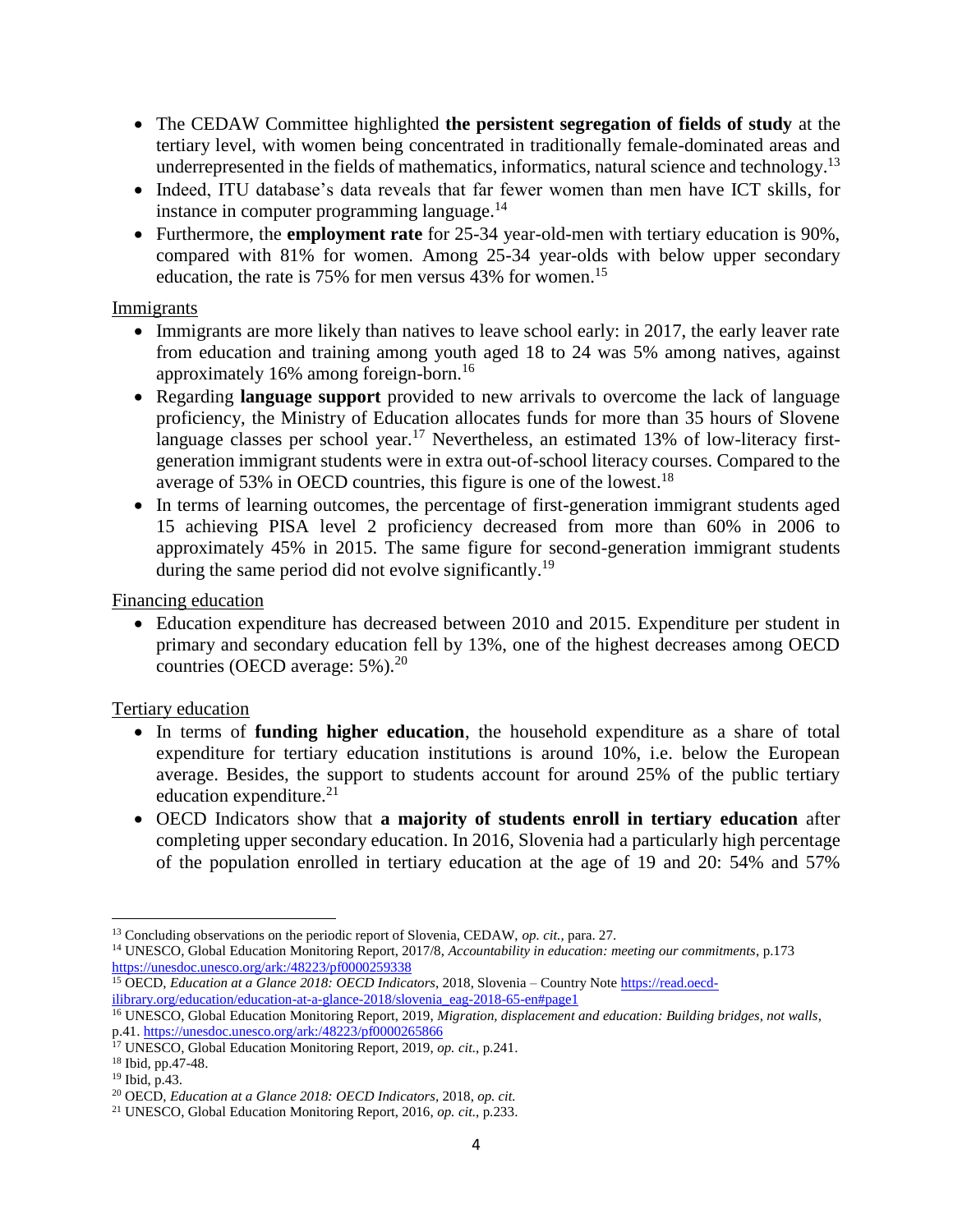respectively, compared with 34% and 39% on average in OECD countries.<sup>22</sup> The majority of tertiary education students aged 19 to 24 (85% in 2015/16) do not pay tuition fees.<sup>23</sup>

• Nevertheless, the gap between the tertiary education gross enrolment and the gross graduation ratios for the first-degree programmes in tertiary education remains important. The gross enrolment ratio is slightly below 90%, while gross graduation ratio is close to  $50\%$ <sup>24</sup>

#### Adult education

 Even though adults who have attained tertiary education still have more access to formal adult opportunities than adults who have only attained secondary education, Eurostat data showed that in European countries, the **smallest gaps in formal education participation rates between the more and less educated** were observed in countries such as Slovenia. 25

#### Upward mobility in education

 Only 9% of adults whose parents have not attained upper secondary education attained tertiary education (OECD average: 21%). Similarly, among adults with at least one tertiaryeducated parent, 59% attainted tertiary education themselves (OECD average:  $68\%$ ).<sup>26</sup>

Human rights education

- A 2010 study estimated that around 80% of students were familiar with the Universal Declaration of Human Rights.<sup>27</sup>
- The **persistence of stereotypes regarding the roles and responsibilities of women and men** in the family and in society identified by the CEDAW Committee shows nevertheless that the principles of non-discrimination and equality should be strengthened into educational policies.<sup>28</sup>

## **Specific recommendations:**

- 11. Slovenia should be encouraged to:
	- 1. Take further measures to ensure the right to education of Roma people without discrimination, through the adoption of legal and policy measures to strengthen their access to education at all levels, to promote their retention within the educational system, inclusion in mainstream schools and their achievement through education.
	- 2. Adopt targeted measures in order to promote equality of opportunities for girls and women in the field of education, including to access equal learning outcomes, career opportunities, and ensure that girls and women are represented in all fields of study.
	- 3. Adopt legal and practical measures, aiming to counter school drop-out and language barriers among immigrants.

 $\overline{\phantom{a}}$ <sup>22</sup> OECD, *Education at a Glance 2018: OECD Indicators*, 2018, *op. cit.*

<sup>&</sup>lt;sup>23</sup> European Commission, EACEA National Policies Platform, Eurydice, Slovenia Overview. [https://eacea.ec.europa.eu/national](https://eacea.ec.europa.eu/national-policies/eurydice/content/slovenia_en)[policies/eurydice/content/slovenia\\_en.](https://eacea.ec.europa.eu/national-policies/eurydice/content/slovenia_en)

<sup>24</sup> UNESCO, Global Education Monitoring Report, 2016, *op. cit.*, p.229.

<sup>25</sup> Ibid, p.239.

<sup>26</sup> OECD, *Education at a Glance 2018: OECD Indicators*, 2018, *op. cit.*

<sup>27</sup> UNESCO, Global Education Monitoring Report, 2016, *op. cit.*, p.300.

<sup>28</sup> Concluding observations on the periodic report of Slovenia, CEDAW, *op. cit*., para. 17.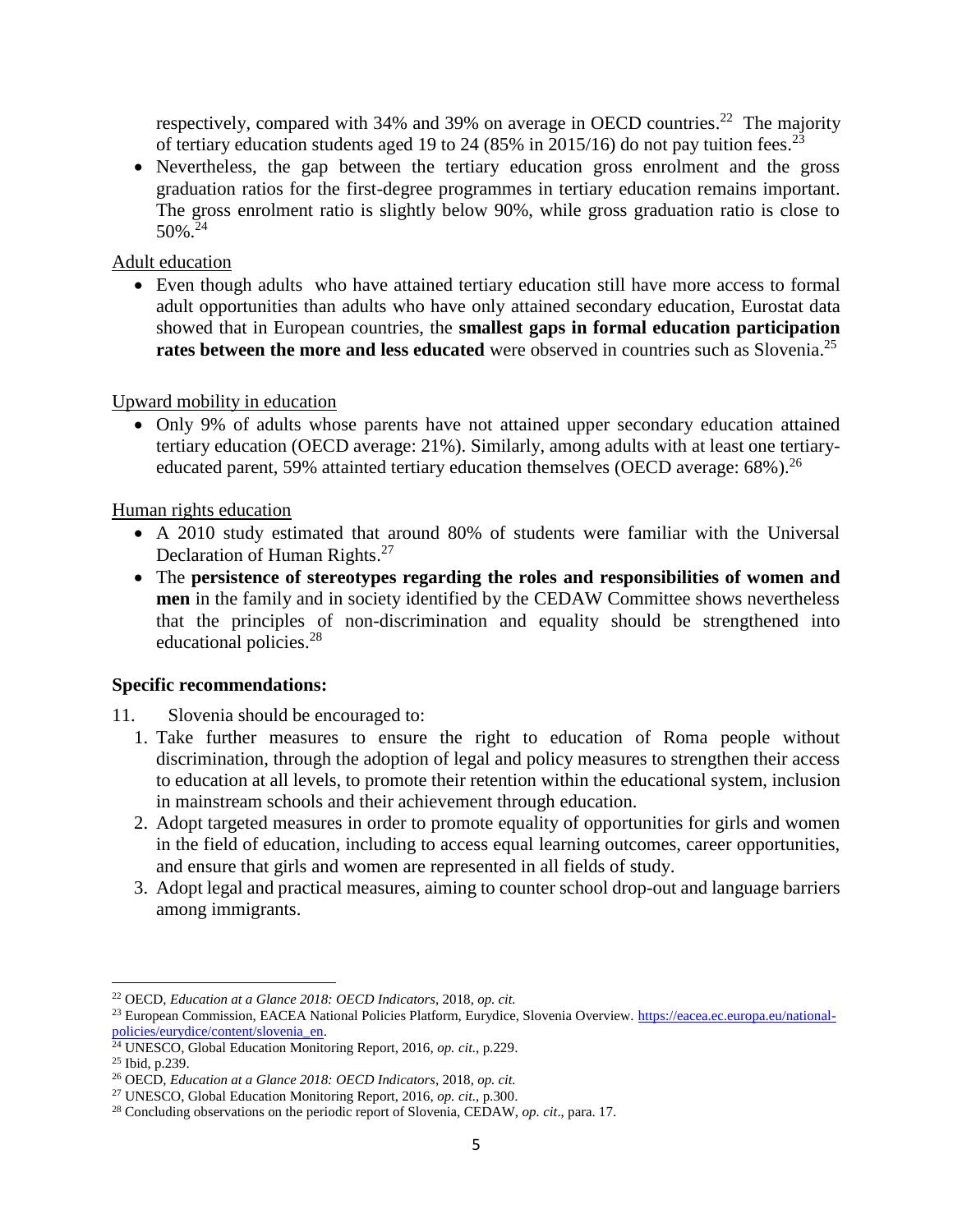- 4. Allocate sufficient funding to education, in line with international and regional benchmarks endorsed by SDG4-Education 2030 – at least 4% to 6% of the gross domestic product (GDP) and/or at least 15% to 20% of public expenditure to education.
- 5. Submit more regularly national reports for the periodic consultations on UNESCO's education-related standard-setting instruments.
- 6. Share with UNESCO any relevant information to update its country profile on UNESCO's Observatory on the Right to Education<sup>29</sup>.

## **B. Freedom of opinion and expression**

12. The Government is recommended to decriminalize defamation and place it within a civil code that is in accordance with international standards. Insult law may be reviewed in terms of international standards of freedom of expression and limitations needing to be justifiable in terms of democracy.

13. The Government is recommended to review whether the right to correction is in accordance with international standards.

## **C. Cultural rights**

14. As a State Party to the Convention the Convention concerning the Protection of the World Cultural and Natural Heritage  $(1972)^{30}$ , the Convention for the Safeguarding of the Intangible Cultural Heritage  $(2003)^{31}$  and the Convention on the Protection and Promotion of the Diversity of Cultural Expressions  $(2005)^{32}$ , Slovenia is encouraged to fully implement the relevant provisions that promote access to and participation in cultural heritage and creative expressions and, as such, are conducive to implementing the right to take part in cultural life as defined in article 27 of the Universal Declaration of Human Rights and article 15 of the International Covenant on Economic, Social and Cultural Rights. In doing so, Slovenia is encouraged to give due consideration to the participation of communities, practitioners, cultural actors and NGOs from the civil society as well as vulnerable groups (minorities, indigenous peoples, migrants, refugees, young peoples and peoples with disabilities), and to ensure that equal opportunities are given to women and girls to address gender disparities.

## **D. Freedom of scientific research and the right to benefit from scientific progress and its applications**

15. **Slovenia** submitted its National Report on the implementation of the Recommendation on the Status of Scientific Researchers (1974) for the Second Consultation covering the period from

l

<sup>&</sup>lt;sup>29</sup> <http://www.unesco.org/education/edurights/index.php?action=home&lng=en>

<sup>30</sup> Periodic Report available at:<http://whc.unesco.org/archive/2015/whc15-39COM-10A-en.pdf>

<sup>&</sup>lt;sup>31</sup> Periodic Report available at:<https://ich.unesco.org/en/state/slovenia-SI?info=periodic-reporting>

<sup>&</sup>lt;sup>32</sup> Periodic Report available at:<https://en.unesco.org/creativity/governance/periodic-reports/2012/slovenia>